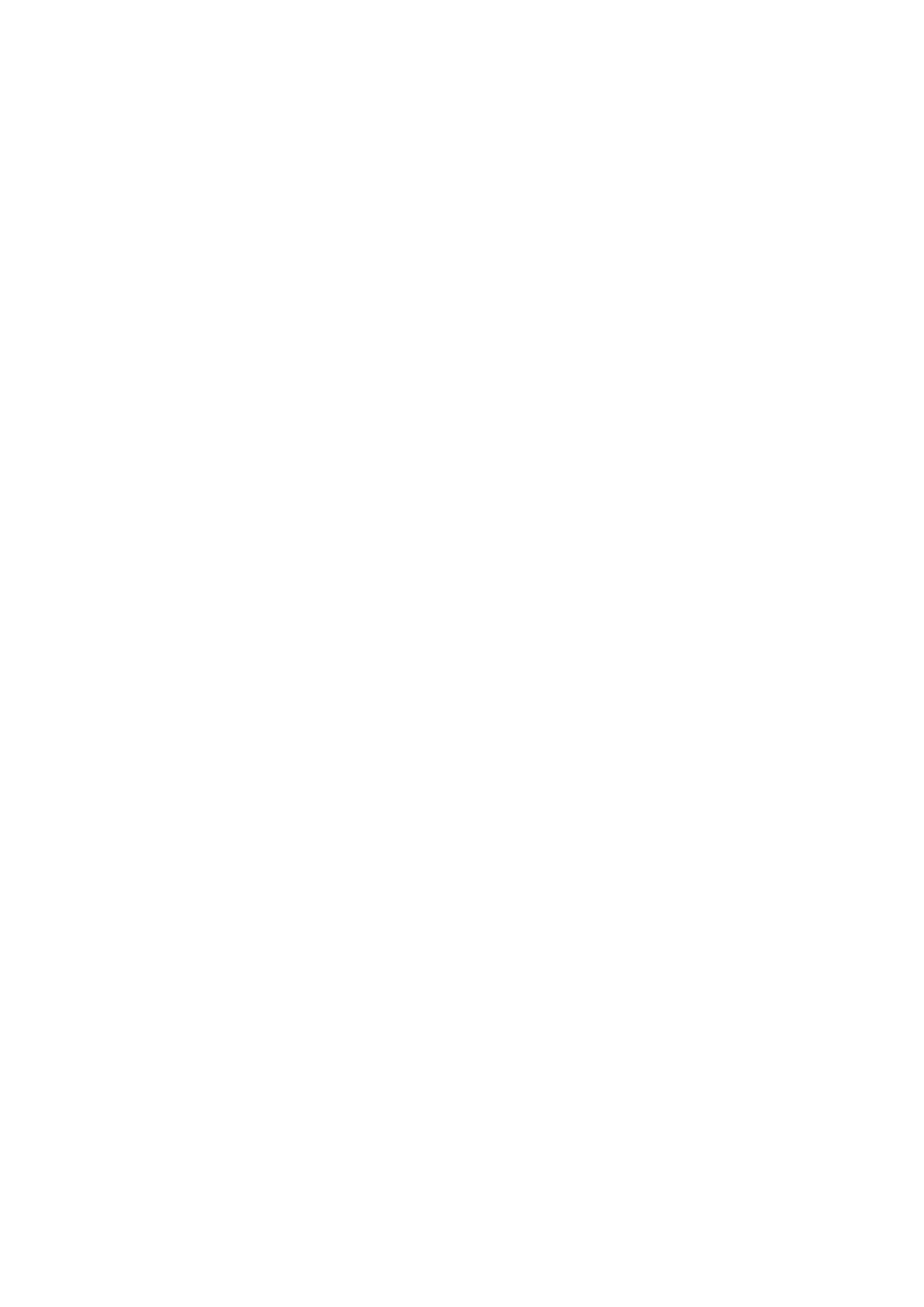open-framework AlPOs reported in the literature, as well as some experimental data from our research group. We aim to discover the relationship between the synthetic features and specific structural features of microporous materials through data mining techniques. Now the database is available at the IZA website of http://www.izastructures.org/database/ $[22]$ . This article will introduce the database of open-framework aluminophosphate (AlPO) syntheses. The construction of this database will lay an important foundation for the rational design and synthesis of microporous materials.

## **2 Experimental section**

The database system is running on Linux, and the web server is built up with Apache/2.2.8+(Linux)PHP5.2.5. The web page scripts were written by computer language PHP5.2.5. MySQL 4.1.7-Standard was used as the database management system. NotePad++ was used as PHP editor to design the interface.

## **3 Results and discussion**

### **3.1 Construction and function of the database**

3.1.1 System framework. MVC (Model, View and Controller) model was adopted to design the framework of the website. The aim is to realize the function division of the web system, which in practice means introducing hierarchy in design. The functions of the whole website system can be divided into the following modules: data access layer (including entities and associations), data operation layer (including views and view connection), program service layer (including application modules), and client visit layer (including the format and style of web pages in browsers). The framework of the database is described in Scheme 1.

3.1.2 Design of the database. MySQL was used as the database management system. The information of





database has been stored in 5 different datasheets including reference, source materials, batch composition, crystallization condition and product.

3.1.3 Design of the interface of the database. To ensure the enduring stability of the database of AlPO syntheses, the whole interface is designed by NotePad++ editor, in which PHP script can be encoded directly. Currently, the database has been linked to the International Zeolite Association (IZA) website for free use (Figure 1). The Database of AlPO syntheses includes three parts (Figure 2): Introduction, Data Search and Search Help. The Introduction part simply introduces the general website. The Search section is the core of the database. The Search Help section elucidates the detailed search rules.



**Figure 1** Database of AlPO syntheses at the IZA website.



**Figure 2** Interface of the AlPO Database.

 *YAN Yan et al. Sci China Ser B-Chem* | Nov. 2009 | vol. 52 | no. 11 | **1734-1738 1735**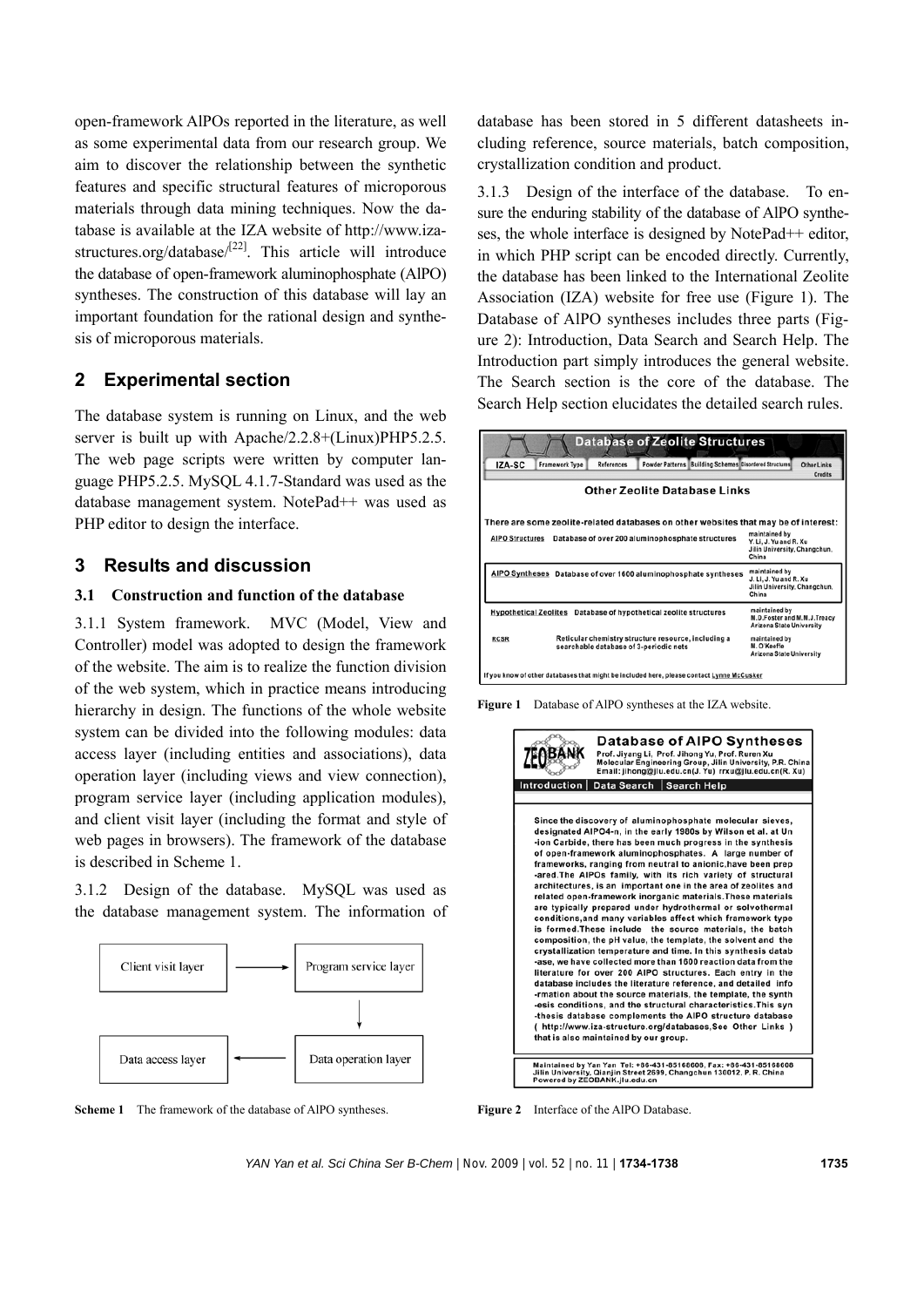3.1.4 Search function of the database. Each record in the synthesis database comprises the detailed information about reference, source materials, template used in the synthesis, synthetic condition, and structural characters of the product. Quick and advanced searches are available for many items in the database (Figure 3), such as ring number, framework composition, source material, template, crystallization time, crystallization temperature, etc. The Database of AlPO syntheses has a strong data extraction capability. It will help the user to find the required data quickly. The search result can be displayed according to the sort of the literature, ID number and so forth. One can view detailed information in the literature by clicking the ID number or title of the reference. Figure 4 gives a research example of  $AIPO<sub>4</sub>$ -5.

#### **3.2 Data analysis and statistics**

The synthesis database contains 1585 reaction data relevant to over 230 kinds of AlPO structure types. The data are mainly collected from journals, proceedings, patents, and some experimental data of our group. The database of AlPO syntheses is updated continually, which will provide the most latest synthetic data of Al-POs for users.

Some statistical analyses of the syntheses data have been done in the following aspects.

3.2.1 Pore rings. Pore size is a key factor to describe the pore structure of open-framework aluminophosphates. The pore rings are usually defined as the number of T atoms  $(T = A1$  or P) that enclose the pore window. In the database of open-framework aluminophosphate (AlPO) syntheses, the products can be classified according to the pore rings, such as extra-large pores (>14-rings), large pores (12-rings), medium pores (10-rings) and small pores (8-rings). Figure 5 shows the classification results. There are 63 records for the extra-large pore aluminophosphates, accounting for 4.60% of the total data, and 448 records for large pore aluminophosphates, corresponding to 27.98% of the total data. The synthesis records of medium and small pore aluminophosphates are 9.43% and 35.80% of the total data, respectively. Other low-dimensional aluminophosphates occupy 22.11%.

3.2.2 Framework compositions. AlPO<sub>4</sub>-*n* is made up of alternation of  $AIO_n(n=4,5,6)$  and PO<sub>4</sub> units. The lattice Al or P atoms can be partially replaced by silicon or other elements to yield SAPO  $(S = Si)$  and MAPO  $(M =$ 



**Figure 3** Search interface of the database.



**Figure 4** The research result of aluminophosphate AlPO<sub>4</sub>-5.

metal ion) open-framework structures with special properties. The collected data in the synthesis database display rich framework compositions (Figure 6). There are 823 records associated with pure AlPO compounds, occupying 51.92% of the data. Some other elements, such as Si, Co, Mn, Mg, V, etc., incorporating into the framework of AlPOs, can also be found. There are 242 records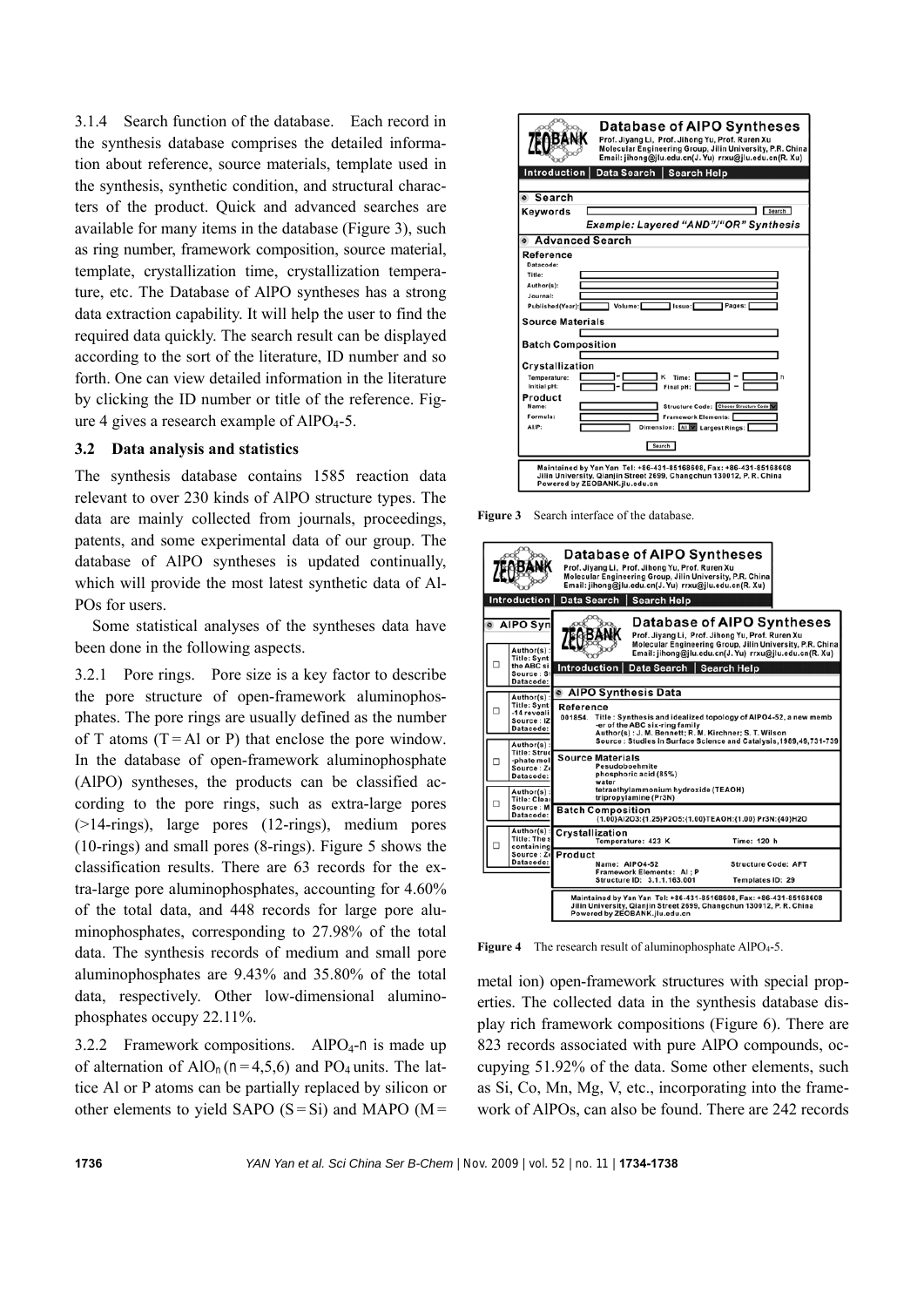

Figure 5 Distribution of the synthetic data according to the pore rings.



**Figure 6** Distribution of the synthetic data of various framework compositions in the synthesis database.

for SAPO (15.26%), 150 records for CoAPO (9.46% ), 47 records for MnAPO (2.98% ), 67 records for MgAPO (4.23% ), and 33 records for VAPO (2.82%).

3.2.3 Framework dimensions of the products. The aluminophosphates collected in the database exhibit various framework architectures including zero-dimensional (0-D) clusters, 1-D chains, 2-D layers and 3-D open frameworks. Currently the database contains 1585 data (71.57%) for 3-D open frameworks, 12.32% for 2-D layers, 3.98% for 1-D chains, 12.13% for 0-D clusters. Figure 7 shows the distribution of the framework dimensions of AlPOs in the database.



Figure 7 Distribution of the synthetic data of various framework dimensions of AlPOs in the synthesis database.

3.2.4 Organic templates. The organic template plays a dominant role in determining the formation of a specific framework of microporous materials. Different organic templates can direct different products under similar synthetic conditions. Therefore, studies of the relationship between the organic template and the final product will be very important.

Over 100 kinds of organic templates have been collected in the database, including mono-amines, di-amines, poly-amines, cyclo amines, and so on. There exist 48 records for methylamine as the template, and 97 records for ethylenediamine as the template. For the polyamines, diethylenetriamine and triethylenetetramine are the most commonly used ones with records of 56 and 42, respectively.

Three relationships have been found between the organic templates and the inorganic open frameworks: i) one template-multiple structures, ii) multiple templatesone structure, iii) One template-one structure. The first two phenomena are remarkable in the synthesis of open-framework AlPOs. For example, di-*n*-propylamine  $(Pr<sub>2</sub>NH)$  has been used in the synthesis of nine different AlPO structures as seen in Table 1. On the other hand, one structure can be synthesized by many different templates. For instance,  $A \parallel PQ_4-5$  is much less template specific that can be synthesized with a number of different templates in the records. Tetrapropylammonium hydroxide is a typical template for the synthesis of AlPO4-5. Moreover, a number of organic amines can also direct the synthesis of  $AIPO<sub>4</sub>$ -5 molecular sieves, such as tripropylamine(TrPA), triethylamine(TrEA), diethylenetriamine, tetramethylammonium, *N,N*-dimethylethanolamine, tetrapropylammonium, dicyclohexylamine, cyclohexylamine, 2-methylpyridine, hexahydropyridine, triethanolamine, 8-hydroxyquinoline, *N*-methylcyclohexanamine, diethanolamine, tri-*n*-butylamine, diethylamine, 1,4-diazabicyclo-[2.2.2] octane, hexamethylenetetramine, methylamine, etc.

A few AlPO structures exhibit high template specificity. For example, there are 4 records associated with AlPO4-20, all of which involve TMAOH as the template. In addition, triethylamine is the only used template in the 20 synthetic records for JDF-20.

In the synthesis of AlPOs, two templates sometimes appear to cooperatively direct the formation of a structure. For instance, SAPO-37 is prepared in the presence of a mixture of TPAOH and TMAOH.

 *YAN Yan et al. Sci China Ser B-Chem* | Nov. 2009 | vol. 52 | no. 11 | **1734-1738 1737**